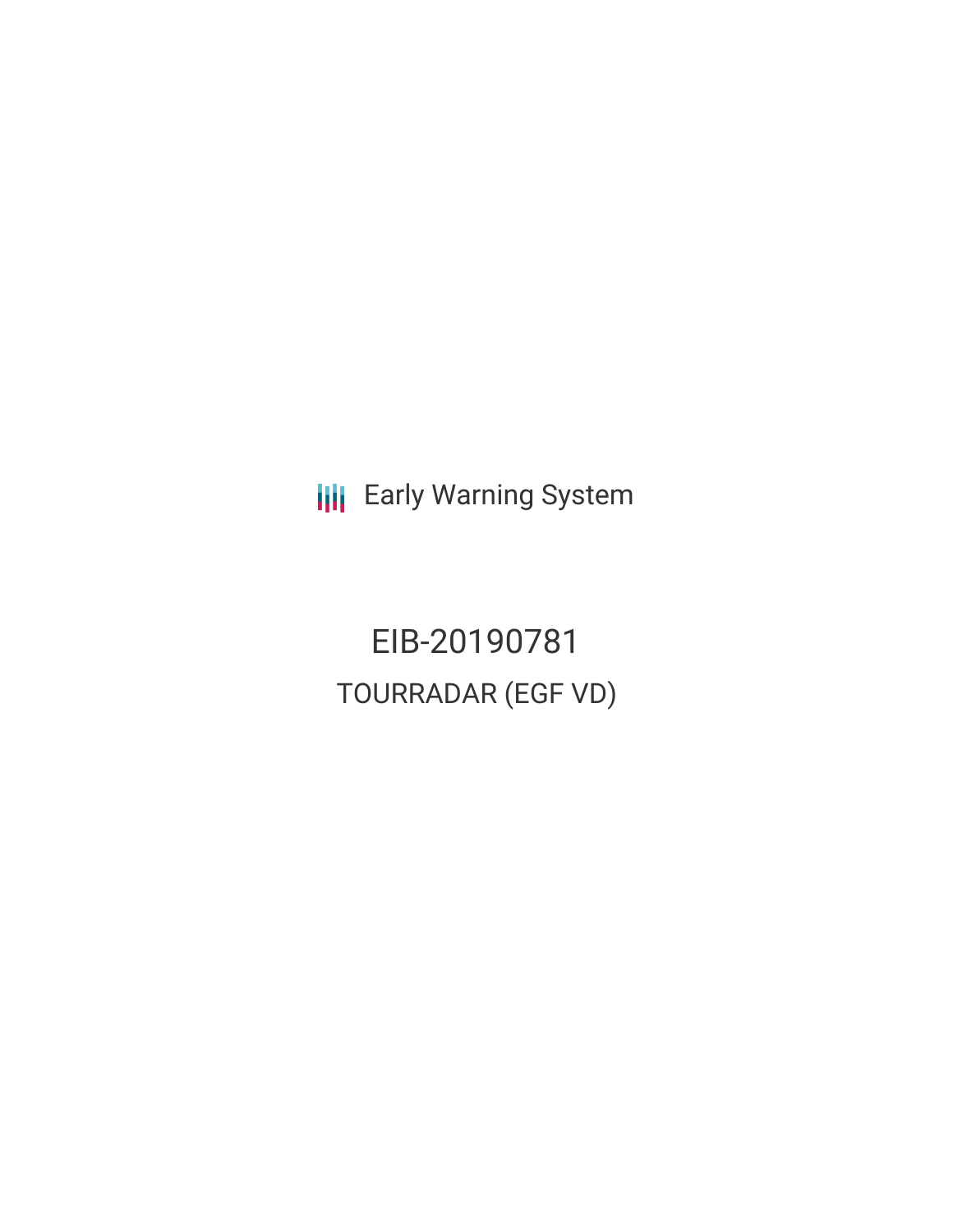| <b>Countries</b>               | Austria                        |
|--------------------------------|--------------------------------|
| <b>Financial Institutions</b>  | European Investment Bank (EIB) |
| <b>Status</b>                  | Approved                       |
| <b>Bank Risk Rating</b>        | U                              |
| <b>Voting Date</b>             | 2021-07-09                     |
| <b>Borrower</b>                | <b>TOURRADAR GMBH</b>          |
| <b>Sectors</b>                 | Industry and Trade             |
| <b>Investment Type(s)</b>      | Loan                           |
| <b>Investment Amount (USD)</b> | \$15.50 million                |
| <b>Project Cost (USD)</b>      | $$18.82$ million               |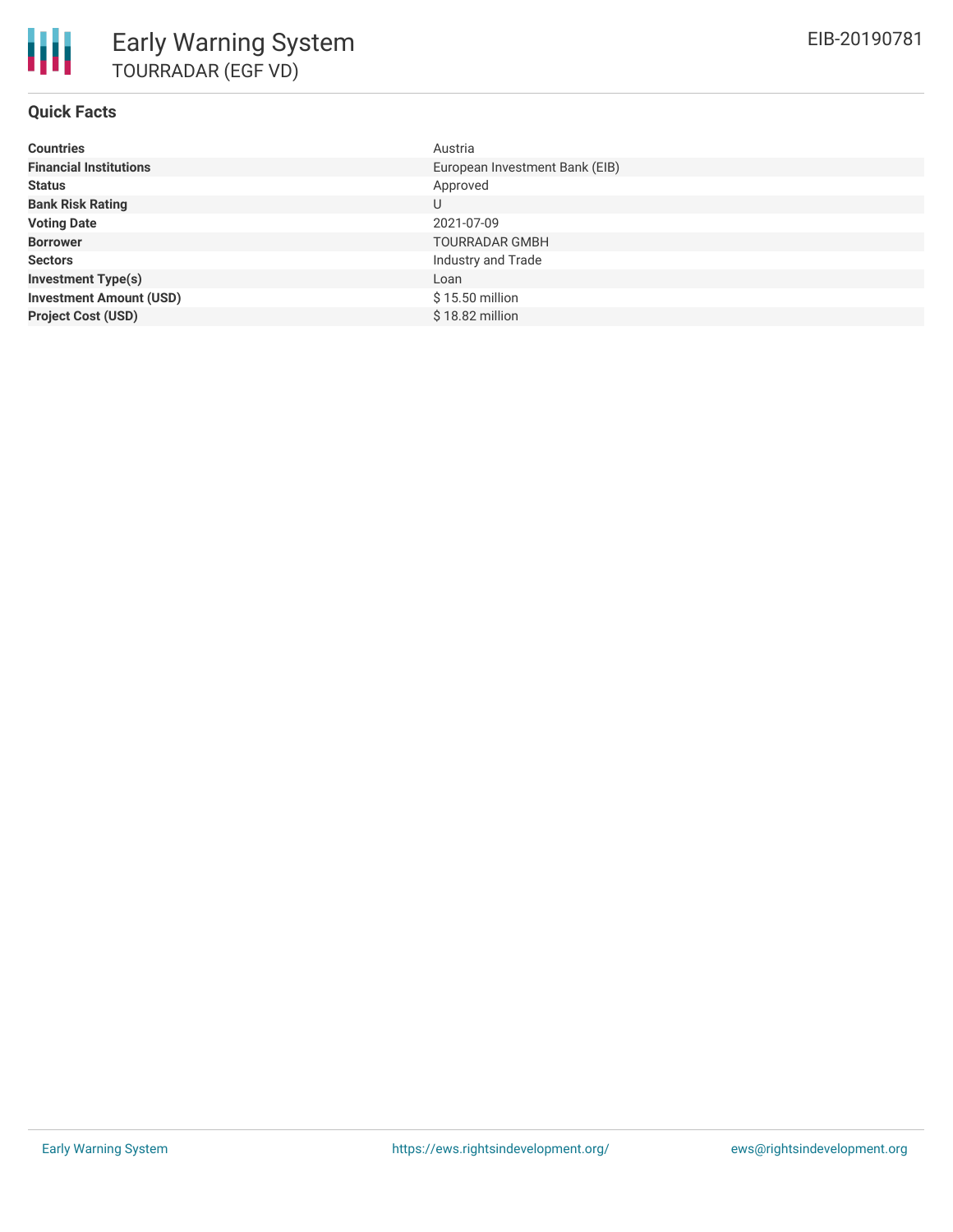

## **Project Description**

According to the bank website, TourRadar is an Austrian travel tech company that operates a global booking platform, marketplace and online travel agency for multi-day tours. The financing primarily supports expenditures in research and development (R&D) and market development. The project concerns the development of algorithms and machine learning capabilities to improve the ranking and searching accuracy of the platform, better customer profiling capabilities and enhanced customised suggestions for users. In addition, the project supports TourRadar in becoming mobile-first and improving functionality on mobile devices. The objectives of the EIB financing are to support the company to mitigate the impact from the COVID-19 pandemic and to execute its growth investments mainly in R&D and commercial expansion.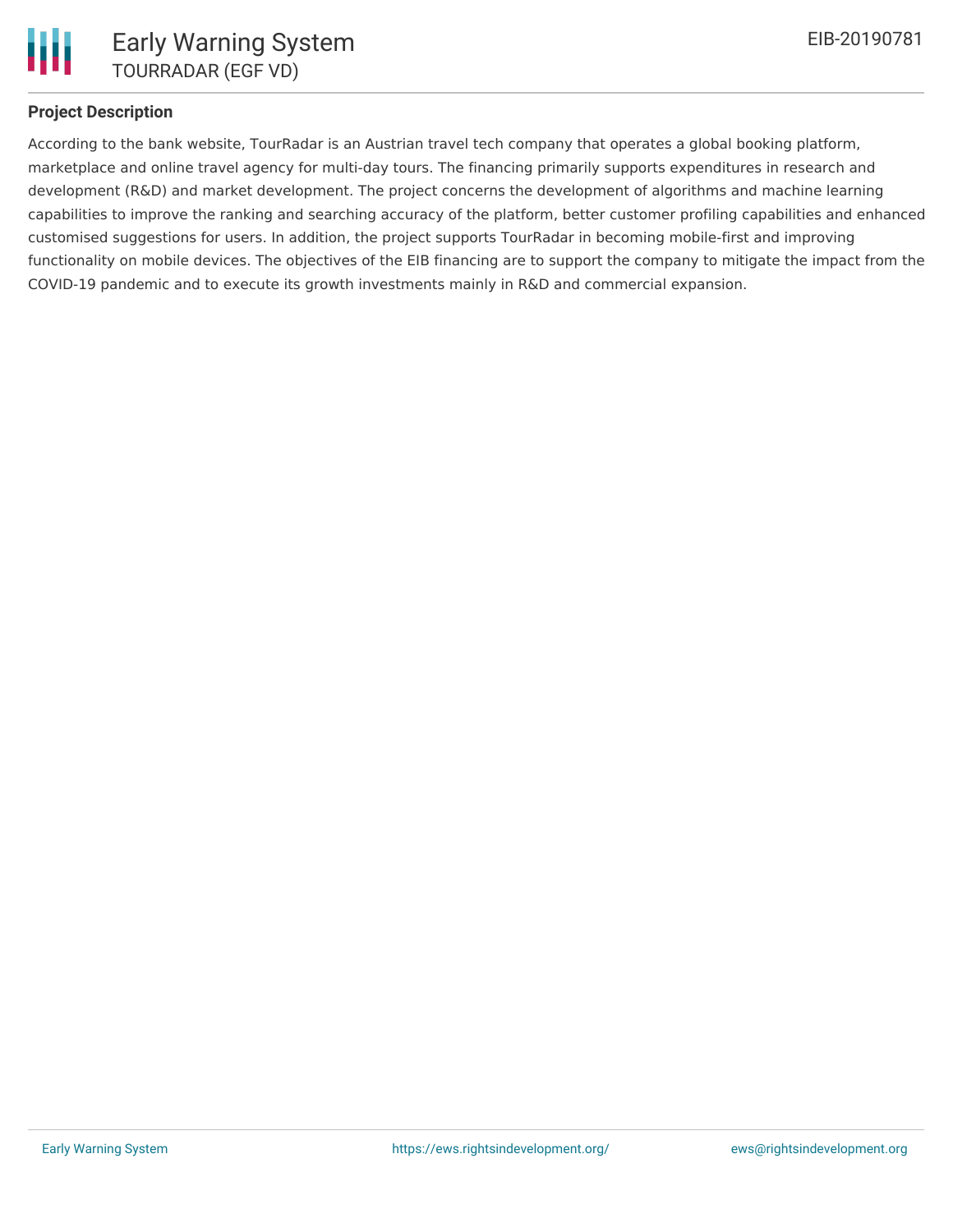## **Investment Description**

European Investment Bank (EIB)